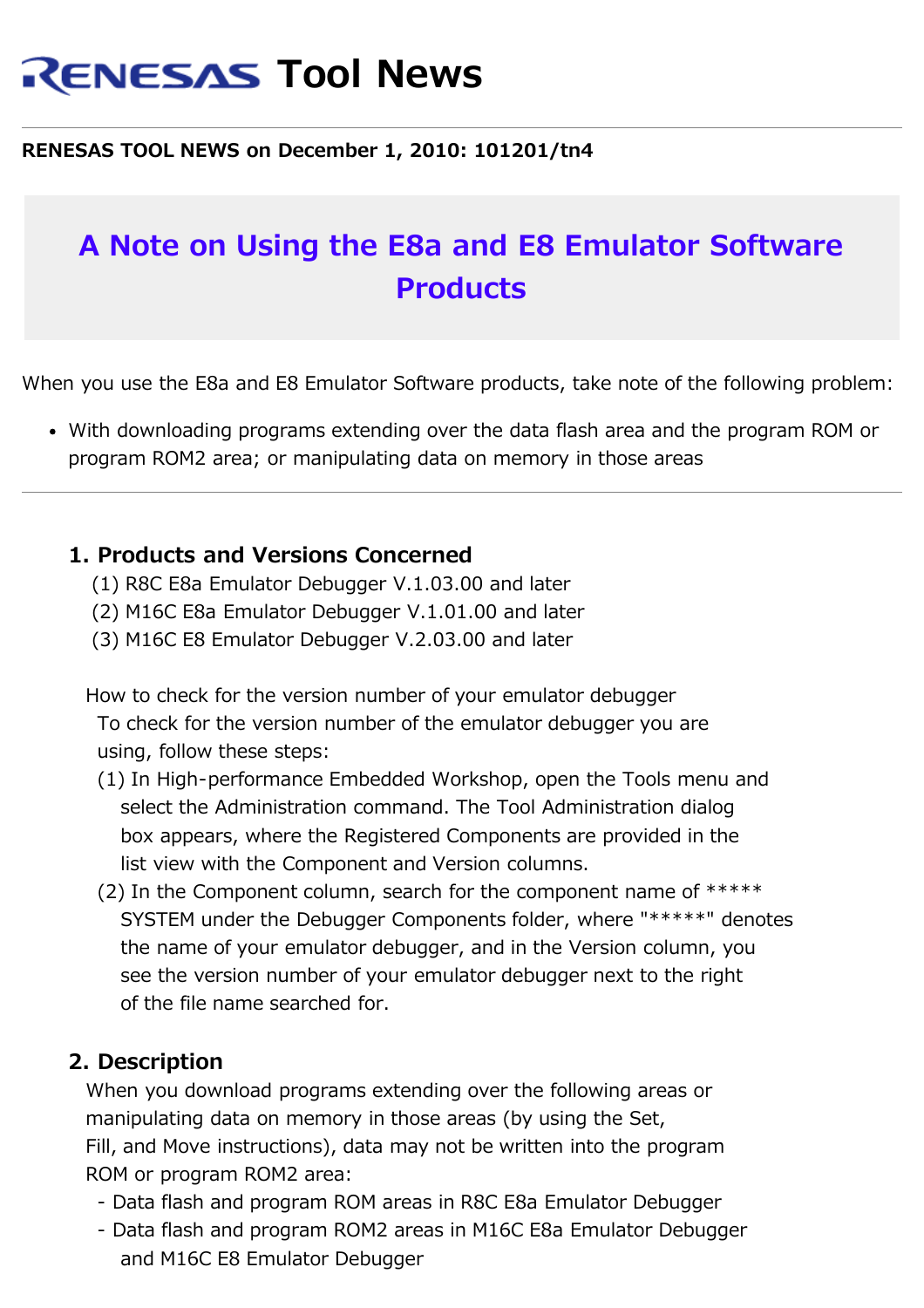## **3. Conditions**

## **3.1 In R8C E8a Emulator Debugger**

 This problem arises if the conditions described in A's below are both satisfied, or those in B's are all satisfied:

- A-1 In the Emulator Setting dialog box that appears when the debugger is invoked, the Program Flash mode is selected.
- A-2 As the MCU whose memory is to be programmed, either of the following is selected:
	- Any MCU of the R8C/3x series the capacity of whose program ROM is 48 kilobytes or greater and that of data flash is 4 kilobytes
	- Any MCU of the R8C/Lx series the capacity of whose program ROM is 48 kilobytes or greater and that of data flash is 4 kilobytes
- B-1 In the Emulator Setting dialog box that appears when the debugger is invoked, any mode except "Program Flash" is selected.
- B-2 The firmware program is placed in the block A or B area of data flash.
- B-3 Debugged is a system designed with any MCU of the R8C/3x series the capacity of whose program ROM is 128 kilobytes and that of data flash is 4 kilobytes.

## **3.2 In M16C E8a Emulator Debugger**

This problem arises if the following conditions are both satisfied:

- (1) In the Emulator Setting dialog box that appears when the debugger is invoked, the Program Flash mode is selected.
- (2) As the MCU whose memory is to be programmed, either of the following is selected:
	- Any MCU of the M16C/5x series
	- Any MCU of the M16C/6x series except those without program ROM2

## **3.3 In M16C E8 Emulator Debugger**

This problem arises if the following conditions are both satisfied:

- (1) In the Emulator Setting dialog box that appears when the debugger is invoked, the Program Flash mode is selected.
- (2) As the MCU whose memory is to be programmed, any MCU of the M16C/64 group is selected.

## **4. Workarounds**

To avoid this problem, use either of the following ways:

- (1) Write programs into the memory by using not the emulator debuggers but Flash Development Toolkit.
- (2) If you debug your system by using R8C E8a Emulator Debugger, place